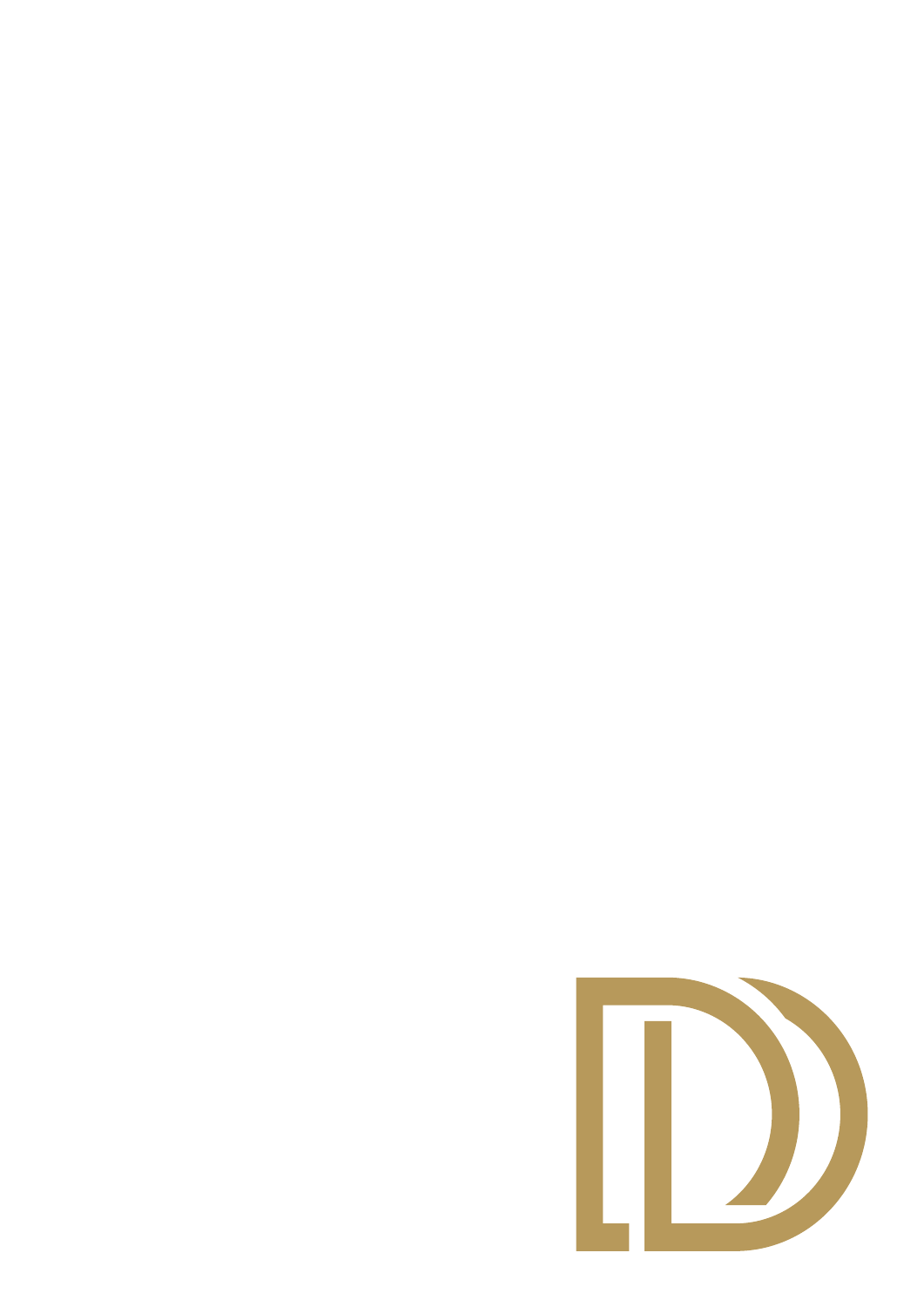# STARTERS

| <b>SEARED SCALLOPS</b>                                                                                             |
|--------------------------------------------------------------------------------------------------------------------|
| <b>BURRATA</b>                                                                                                     |
| <b>CRISPY DUCK SALAD</b><br><i>watermelon, bean sprouts, spring onions, sesame <math>\alpha</math> cashews </i> £9 |
| <b>SMOKED HADDOCK SOUFFLÉ</b>                                                                                      |
| <b>WHOLE DRESSED CRAB</b>                                                                                          |
| <b>WYE VALLEY ASPARAGUS</b>                                                                                        |

# MAINS

| <b>MONKFISH CURRY</b>       |
|-----------------------------|
| <b>HAKE KIEV</b>            |
| <b>LAMB RUMP</b>            |
| <b>LEMON SOLE THERMIDOR</b> |
| <b>ASPARAGUS RISOTTO</b>    |
| <b>ROAST CHICKEN</b>        |

*If you have an allergy or dietary requirement please keep us informed.*